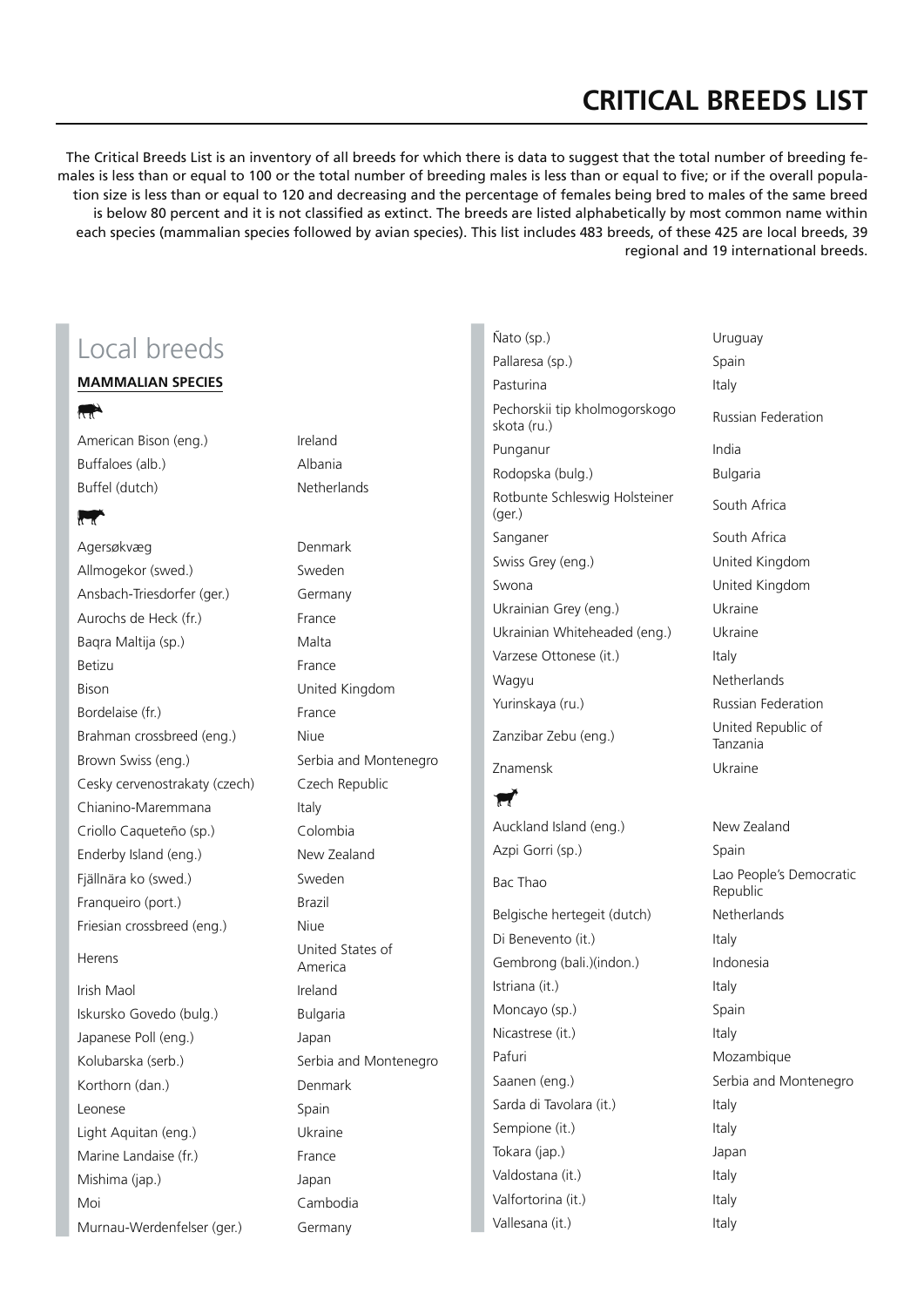#### $\blacksquare$

Bellunese (it.) The Italy Bezuidenhout (afrik.) South Africa Booroola Leicester Australia Brentegana (it.) Italy Brianzola (it.) Italy Campbell Island (eng.) New Zealand Carpetmaster (eng.) Australia Cornella Bianca (it.) Italy Crioulo Preto (port.) Brazil Entre-Sambre-et-Meuse (fr.) Belgium Geschecktes Bergschaf (ger.) Germany Gotland Schaf (ger.) Germany Gotländisches Wildschaf (ger.) Germany Gulf Coast Native (eng.) United States of Havasi (alb.) Albania Heidschnucke (ger.) Netherlands Hog Island (eng.) United States of Hokonui New Zealand Juraschaf (ger.) Germany Lakens Kuddeschaap (dutch) Belgium Marrane (it.) Italy Matesina (it.) Italy Merino Longwool (eng.) Czech Republic Mikhnovskaya (ru.) Russian Federation Native Coarse-wooled (eng.) Lithuania Newfoundland (eng.) Canada Nungua Blackhead (eng.) Ghana Palmera (sp.) Spain Pitt Island (eng.) New Zealand Plezzana (it.) Italy

Rosset (it.) Italy Sasi Ardi (sp.) Spain Savoiarda (it.) Savoiarda (it.) Steekhaar South Africa Turchessa Italy Vandor South Africa Varesina (it.) Italy

## **z**

Aguh (jap.) Japan Bamei China Bergamasca nera (it.) ltaly Canastrinha (port.) Brazil Casertana (it.) ltaly

America America Pramenka, Karakacanska The Former Yugoslav Republic of Macedonia

Cuino (sp.) Mexico DRC France Duroc berenlijn (dutch) Netherlands Ebei Black (eng.) China Estonian bacon Moldova Euskal txerria (sp.) Spain Forest Mountain (eng.) Armenia Gallega (sp.) Spain Guinea Hog (eng.) United States of Hexi (chin.) China Ibérico (Dorado Gaditano) (sp.) Spain Ibérico (Mamellado) (sp.) Spain Jia-Xing **France** Libtong Philippines Line 66 (eng.) Slovenia Macchiaiola Maremmana (o Macchialola Maremmana (0 ltaly<br>Romana) Mora Romagnola (it.) Italy Mulefoot (eng.) United States of Mundi (port.) Brazil Napoletana Fulva (it.) ltaly Ohmini (jap.) Japan Ossabaw Island (eng.) United States of Parmigiana Nera (it.) Italy Pugliese (it.) Italy Red Wattle (eng.) United States of Resavka (serb.) Serbia and Montenegro Rotbunte Husumer (ger.) Germany Suboticka Mangulica (serb.) Serbia and Montenegro Suino delle Nebrodi e Madonie Samb delle Nebrodi è Madorite Italy<br>(it.) Tatú (port.) Brazil Willebrand (eng.) France  $\boldsymbol{\tau}$ 

Asino Albino (it.) Italy Asino dell'Asinara (it.) ltaly Asino di Pantelleria (it.) ltaly Asino Grigio Siciliano (it.) Italy Asino Sardo Grigio Crociato (it.) Italy Asno de las Encartaciones (sp.) Spain Balear (sp.) Spain Majorera (sp.) Spain Romagnolo Italy Sjeverno jadranski magarac (cro.) Croatia

America America America America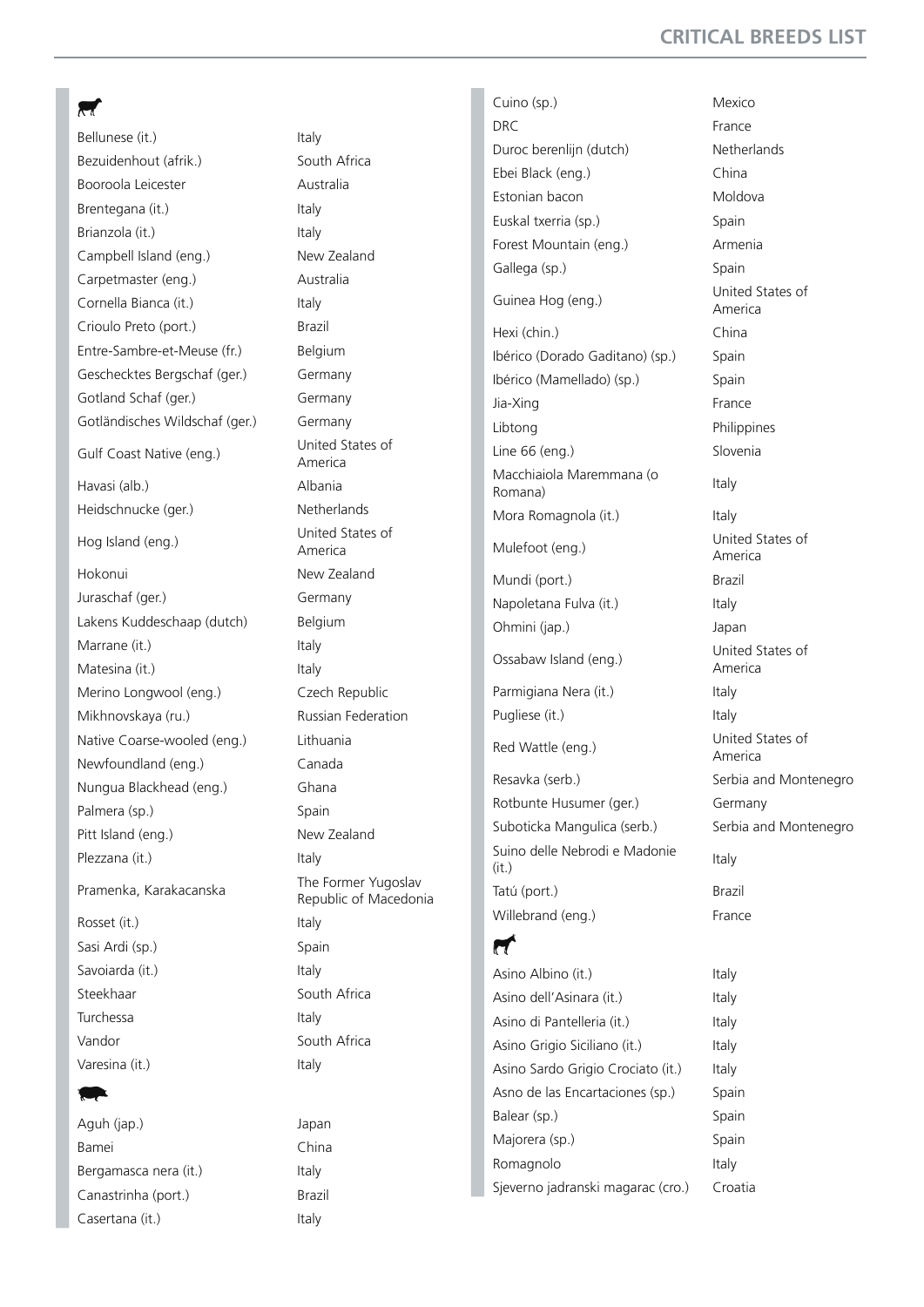## **CRITICAL BREEDS LIST**

## $\pi$

Aegidienberger (ger.) Germany Alt-Württemberger (ger.) Germany American Cream Draft (eng.) United States of Arenberg-Nordkirchner (ger.) Germany Asino Baio Lucano (it.) Italy Austrian Warmblood (eng.) Austria Avelignese Tradizionale (it.) ltaly Carakachanski Kon (bulg.) Bulgaria Cavallino di Monterufoli (it.) ltaly Criollo Germany Curly Horse (eng.) Germany Deccani India Domaci Hladnokrvan (serb.) Serbia and Montenegro Dülmener (ger.) Germany English Halbblut Horse South Africa Finnish Riding Pony **Finland** Fox-Trotter (ger.) Germany Horse Uganda Kiso (jap.) Japan Lehmkuhlener Pony (ger.) Germany Ljutomerski Kasac (sloven.) Slovenia Misaki (jap.) Japan Miyako (jap.) Japan Napoletano (it.) ltaly Noma (jap.) Japan Noric of Murany (eng.) Slovakia Persano (it.) Italy Pfalz-Ardenner Kaltblut (ger.) Germany Polopferd (ger.) Germany Polopony (ger.) Germany Poney Landais (fr.) France Pony (eng.) Ukraine Pony of America (eng.) Germany Romanian Draft (eng.) Romania Romanian Sport horse (eng.) Romania Rottaler (ger.) Germany Samolaco (it.) ltaly Sarvar (ger.) Germany Senner (ger.) Germany Sri Lankan Pony (eng.) Sri Lanka Starokladrubsky Belorus (ru.) Czech Republic Sunicho (sp.) Bolivia Tieling Harness (eng.) China Tölter (ger.) Germany Warmblutschecken (ger.) Germany Warmblutschecken aus den ehem.preuß. Ostprovinzen (ger.) Germany

America

Yonaguni (jap.) Japan Zemaitukai (Modern Type) Lithuania

Indian Bactrian (eng.) India

 $\blacksquare$ Botswana Camel (eng.) Botswana

## {

 $\boldsymbol{w}$ 

Beloresavec Slovenia Ceski Spot (eng.) Slovenia Champagne D'Argent Slovenia Dwarf Fox (eng.) Slovenia Dwarf Lop (eng.) Slovenia Eksterk Netherlands Fur (eng.) Sweden Gouwenaar (dutch) Netherlands Harlequin (eng.) Slovenia Himalayan (eng.) Slovenia Hulstlander konijn (dutch) Netherlands Lop (eng.) Slovenia Netherland Dwarf (eng.) Slovenia Polecats (eng.) Poland Popielno White (eng.) Poland Sable (eng.) Slovenia Sallander (dutch) Netherlands Silver Giant (eng.) Slovenia Slovak Greyblue Rex Slovakia Slovenian Rabbit (eng.) Slovenia Squirrel (eng.) Slovenia Thrianta konijn (dutch) Netherlands Zemplin Slovakia

Bactrian Iran (Islamic Republic of)

Camel United Republic of Tanzania

#### **Avian species**

#### $\bullet$

Altsteirer White (eng.) Germany Ameraucana United Kingdom American Game (eng.) United Kingdom Andalusian (mini') United Kingdom Annaberger Haubenstrupphühner<br>(ger.) Antwerp bearded bantam Slovenia Appenzeller Barthühner (ger.) Germany Aseel (miniature) United Kingdom Y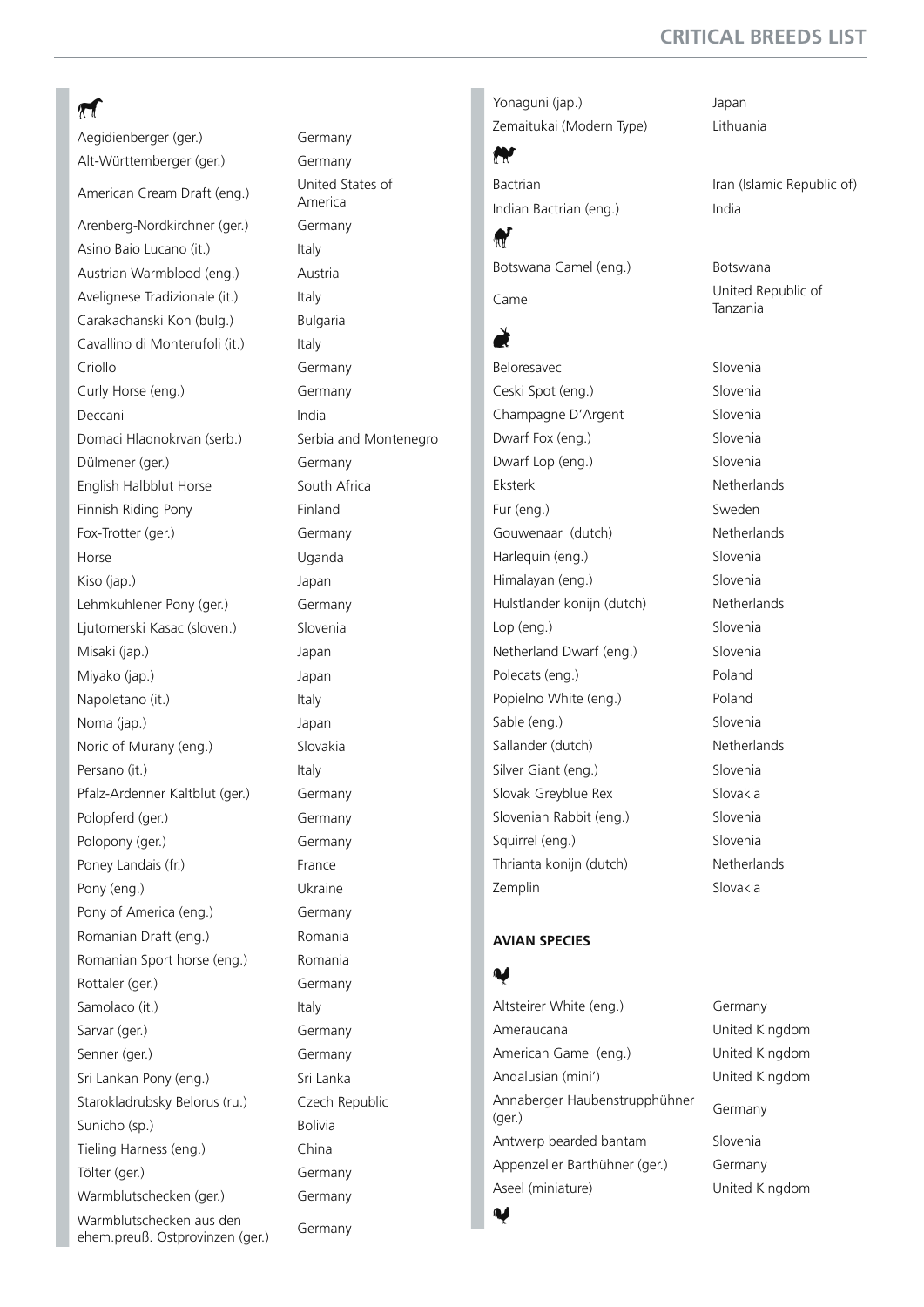## **CRITICAL BREEDS LIST**

Assendelfts Hoen groot (dutch) Netherlands Assendelfts Hoenkriel (dutch) Netherlands Baardkuifhoen (dutch) Netherlands Bantam Slovenia Bantam alb (rom.) Romania Barbu De Grubbe United Kingdom Barbu D'Everberg United Kingdom Barthühner Barred (eng.) Germany Barthühner Partridge Colour Barthumler Parthuge Colour Germany<br>(eng.) Germany Barthühner Silver-Black Mottled (eng.) Germany Bielefelder (ger.) Slovenia Booted (Bantam) United Kingdom Brabanter Bauernhühner (ger.) Germany Brahma herminat deschis (rom.) Romania Brazilian Shamo United Kingdom Breda Germany Brügger Kämpfer (ger.) Germany Brussbar United Kingdom Buckeye (eng.) United States of Burmese (Bantam) United Kingdom Canadian Game (eng.) United Kingdom Chaams Hoen (dutch) Netherlands Chabo Frizled Slovenia Chabo Silky Slovenia Cobar United Kingdom Cochin negru pitic (rom.) Romania Combatant malaez alb (rom.) Romania Combatant malaez galben (rom.) Romania Combatant malaez rosu inchis (rom.) Romania Coucou des flandres (fr.) France Courtes-Pattes (fr.) France Crested Legbar (eng.) United Kingdom Créve Coeur (fr.) Germany Derbyshire Redcap (miniature) Derbyshire Reacap (miniature) United Kingdom<br>(eng.) Dominique (miniature) United Kingdom Drezda (rom.) Romania Dutch Booted Slovenia East Serbian Hen Serbia and Montenegro Eikenburger kriel zwart (dutch) Netherlands Empordanesa (sp.) Germany Empordanesa Blanca (catalán) Spain Empordanesa Rossa (catalán) Spain Fauve de Hesbaye (fr.) Belgium Faverolles alb (rom.) Romania Friesian (miniature) United Kingdom

America

Ga Dong Tao (viet.) Viet Nam Gaina de portelan-pitica (rom.) Romania German Slovenia German Langshan United Kingdom German Langshan (miniature) United Kingdom Git golas de transilvania alb (rom.) Romania Git golas de transilvania barat (rom.) Romania Git golas de transilvania negru Shi golds de transilvama negra Romania<br>(rom.) Git golas de transilvania rosu Shi golds de transilvama rosa Romania<br>(rom.) Gold Legbar (eng.) United Kingdom Herve Hoen (dutch) Belgium Holländer Haub. Schwarz (ger.) Germany Houdan pitic (rom.) Romania Iowa Blue (eng.) United States of Italiana pòtarnichie pitica (rom.) Romania Janzé (fr.) France Japonezã de mãtase albã (rom.) Romania Japonezã de mãtase galbena (rom.) Romania Japonezã de mãtase neagra pitica<br>(rom.) Java United States of Kaulhühner (ger.) Germany Koeyoshi (jap.) Germany Kosovo Singer Serbia and Montenegro Kura (eng.) Slovenia Landaise grise (fr.) France Le Mans (fr.) France Legwels Alba (rom.) Romania Local Tirana (eng.) Albania Lütticher Kämpfer (ger.) Germany Lyonnaise (fr.) France Lyonnaise naine (fr.) France Manx Rumpy **United States of** Marsh Daisy (eng.) United Kingdom Modern English Game Slovenia Modern Langshan United Kingdom Nankin (Bantam) United Kingdom Native Dwarf (eng.) Bangladesh Negru pitic cu creasta batuta regra prie ca creasta batuta en Romania<br>(rom.) Noord-Hollandse Blauwe kriel, Koekoek (dutch) Netherlands Norwegische Jaerhühner (ger.) Germany

America America America